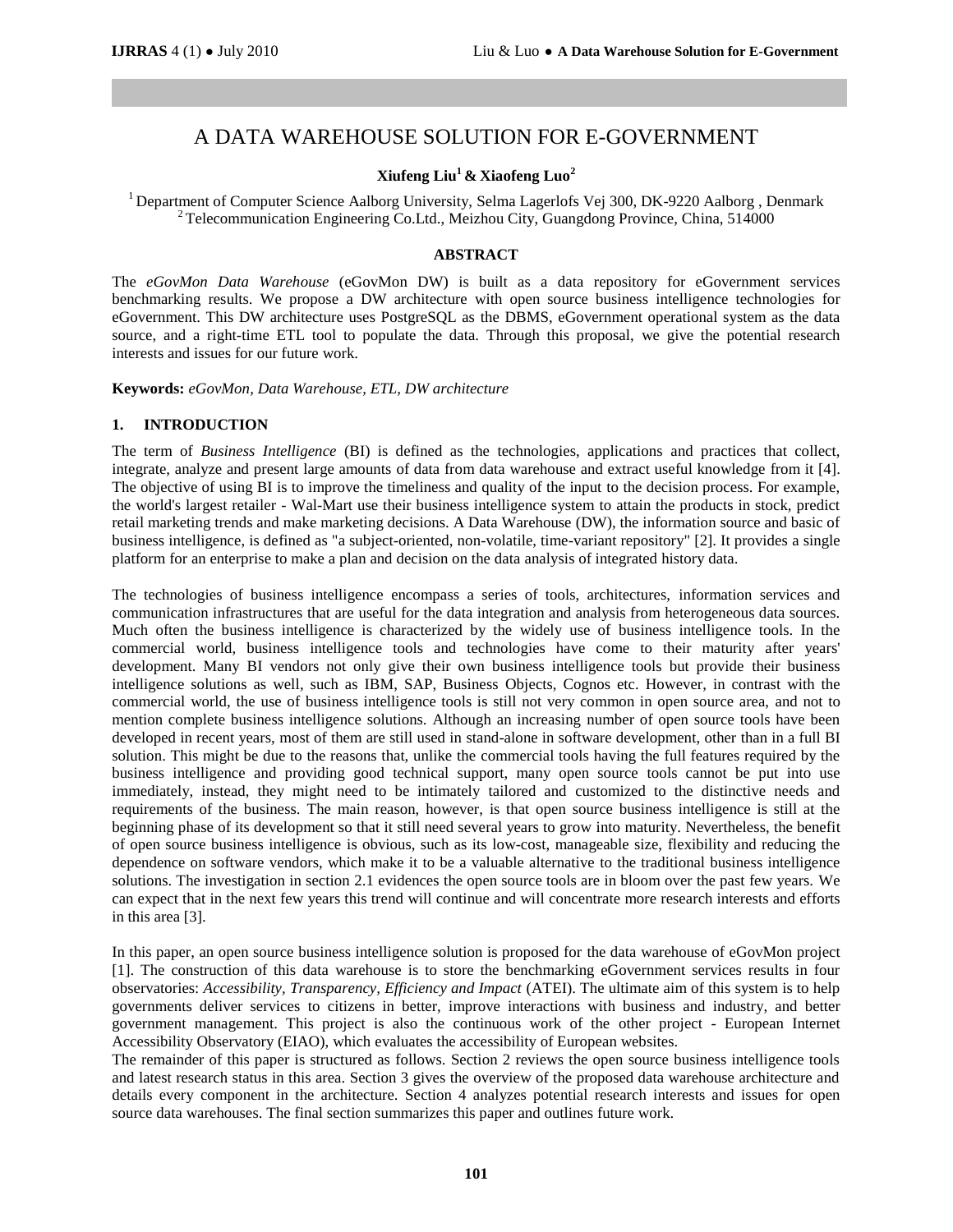## **2. RELATED WORK**

## **2.1. Investigation of Open Source BI Tools**

For the aim of finding out the current available business intelligence tools and their development status in open source market, Thomsen and Pedersen conducted two investigations in the years of 2005 and 2008 [6, 8]. The reviewing of BI tools as below are based on their investigations. We consider the tools for making a complete data warehouse solution such that we will follow the order of  $ETL \rightarrow DBMS \rightarrow OLAP$  Server  $\rightarrow OLAP$  Client.

- **ETL** There are many open source ETL tools found, such as OpenSrcETL, OpenETL, CloverETL, KETL, Kettle, Octopus and Talend etc. Most of them can meet the fundamental requirements of data processing, support extract data from heterogeneous data sources and load the data into ROLAP or MOLAP system. But in general, these open source ETL tools are still not very powerful. For example, most of the data cleaning requires to be coded by users, do not support the automatic incremental loading which is very important for the daily use and the documents are still not very good and comprehensive.
- **DBMS** There are several open source DBMS available, such as Ingres, LucidDB and Eigenbase, MonetDB, MaxDB, MySQL and PostgreSQL etc. We here only introduce the most popular open source DBMS: MySQL and PostgreSQL. Currently, the latest product release of MySQL is 5.0.67 and 6.0 is in its alpha stage. It provides consistent fast performance, high reliability and ease of use. But MySQL lacks of support of materialized views, bitmap indices and start joins which are all crucial for BI. PostgreSQL describes itself as the "*world's most advanced open-source database*". Its current product release version is 8.3.3. PostgreSQL can be compared favorably to other DBMS. It contains all the features that we can find in other commercial or open source databases. But the materialized views and start joins are not supported in PostgreSQL. The on-disk bitmaps are also net yet support, but they are planned for inclusion in a future version. On the whole, opensource DBMS have reached a high maturity, but still lacks of some features offered by leading commercial DBMSs [6].
- **OLAP Server** Not many open source OLAP servers are available. In the survey [6], only two open source OLAP servers were found which are Mondrian and Palo. Mondrian supports the multidimensional expressions query language and the XML for Analysis and JOLAP specifications and since Nov. 2005 it became part of the Pentaho business intelligence suite. While Palo is a memory resident multidimensional (OLAP or MOLAP) database server. Apart from multidimensional queries, data can also be written back and consolidated real-time. Both of the OLAP servers are used in BI industry.
- **OLAP Client** There are many choices on the OLAP clients. According to the surveys [6] in 2005 and 2008, within 3 years many products have been developed, such as FreeAnalysis, JMagallanes OLAP \& Reports, JRubik, Openl and REX. JPovit has been very actively developed since their survey in 2005. In general, all the OLAP clients are implemented in Java. The tools are run either on clients or web servers. But JPivot is the most widely used as it is included in different BI suites.

In summary, the ETL tools is the least mature compared with other BI tools since they are still lack many useful features required by BI projects. The open source DBMSs have the highest maturity, as the evidence that some can be compared with commercial DBMSs. With respect to the OLAP servers and clients, there is a great difference in their maturities. Therefore, the diversity of these tools makes it possible for us to propose a complete open source business intelligence solution.

#### **2.2 Open Source BI Solutions**

Not only have recent years witnessed a increasing number of open source softwares came into use in BI markets, but also the tendency of providing a complete open source BI solutions. For example, the company JasperSoft offers stand-alone BI tools: Jasper-Report, JsperAnalysis and JasperETL, as well as a complete BI solution: JasperIntelligence-Suite. Other vendors, like Pentaho, Jedox and Greenplum, also give their own BI tools or complete solutions. Research communities and universities also offer some open source BI solutions, such as the University of Waikato, Neuseeland, SpagoBI, and the Eclipse Foundation. Our previous EIAO project also gives an open source BI solution for its data warehouse - EIAO DW implementation [7].

# **3. THE PROPOSED SOLUTION OVERVIEW**

In this section, we will propose an open source data warehouse architecture for eGovMon DW. This proposal is partially based on the literature review, but mainly on the findings of the completed open source web warehouse project EIAO [7].

### **3.1 Architecture Overview**

The eGovMon project will develop large-scale web observatories for the benchmarking of eGovernment services. The *accessibility, transparency, efficiency* and *impact* (ATEI) of eGovernment services will be automatically evaluated, in which a large amount of evaluation data will be produced. The constructed data warehouse needs to be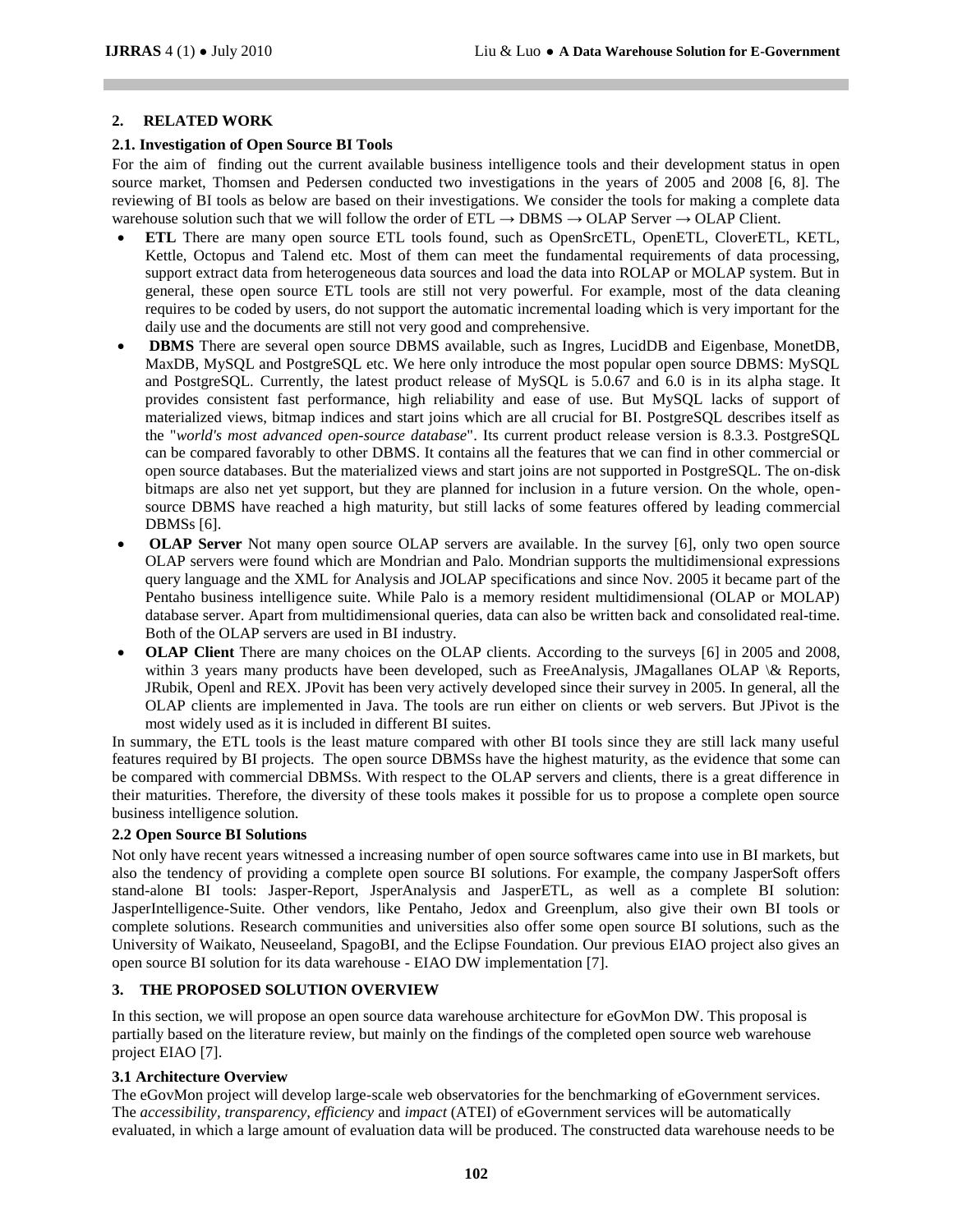met the increasing data storage demand while providing a high performance for the analysis of ATEI. Thus, we propose a distributed data warehouse architecture which is outlined in Figure 1.



Figure 1: eGovMon Data Warehouse Architecture

The center of this architecture is the data warehouse, named eGovMon DW, which is composed of several physical data repositories, such as the repository for Northern Europe (NE), Central Europe (CE) and Southern Europe (SE) and so on, and each repository can be physically distributed on different servers and geographically in different places, but these separate data repositories function as one logical data warehouse by queries. Similarly, we can have separate data sources partitioned by regions or locations, such as by different countries Denmark, Norway, Finland and so on. For every data source, it will have its own ETL process to extract the source data to the corresponding target data repository. This partition by geographical regions is based on the consideration of the degree of difficulty, feasibility and extensibility, though there might exist one obvious problem - the load balance which might cause the different data loading overhead both in ETLs and data repositories. For example, some ETLs have big loading overhead while some only little; some repositories have huge data volume while some only small. However, the impact brought can be solved by distribution management, which will be further studied in the distribution DW design.

#### **3.2 The Component Details**

**Data Model** It includes conceptual, logical and physical data model. In the conceptual modeling phase, we need to capture and understand the user requirements so that the concepts revealed can be accommodated into the conceptual model. For the conceptual design of DW, we propose to use the multidimensional model rather than relational model as it provides us a more clear view of data structure - facts and dimensions, which is better to support analytical work. In the logical model design, the main issue is how to design the hierarchy levels of dimensions as the multi-levels of dimensions may cause a number of tables joins when do the query operations, such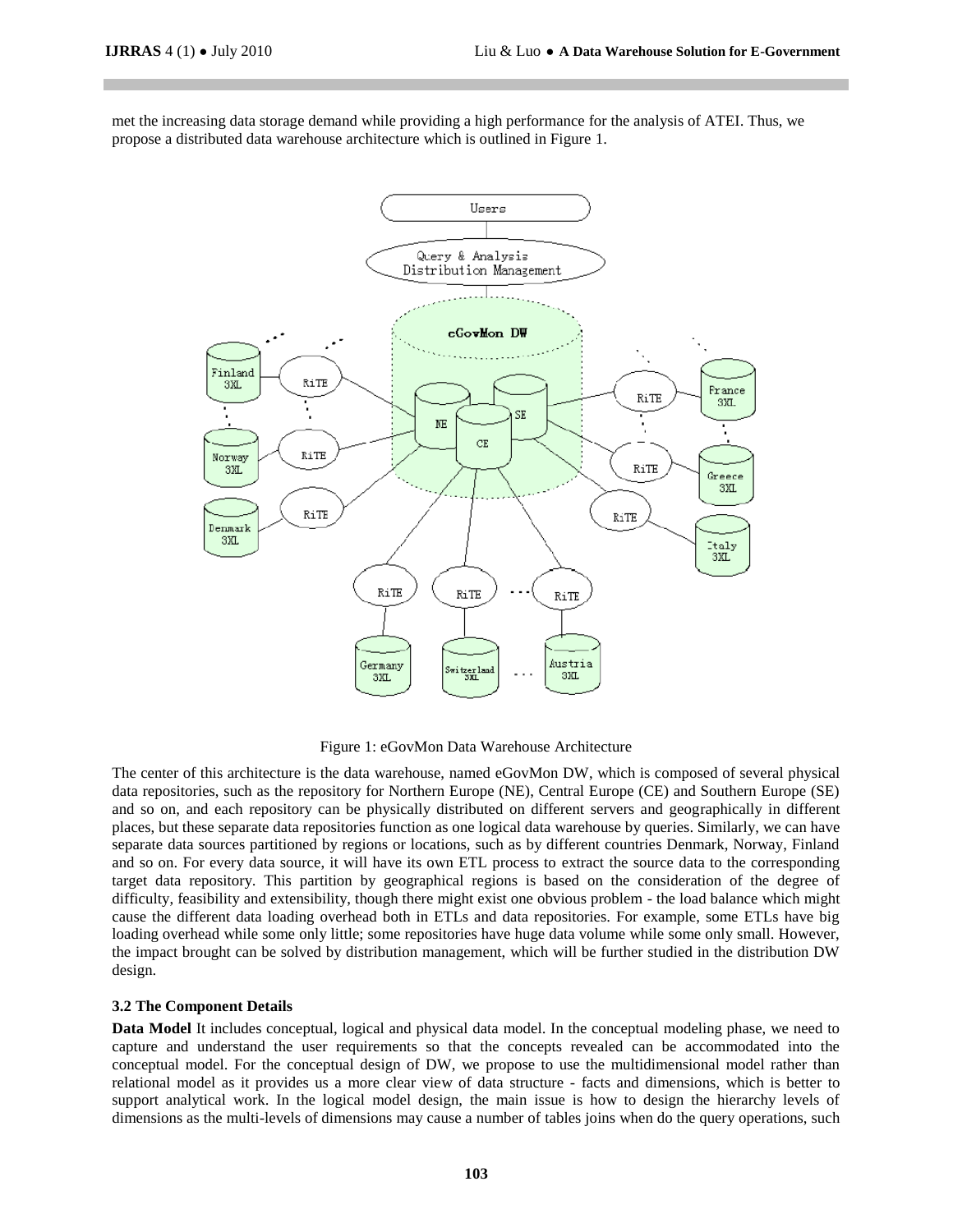as *roll up*. In database, join is an expensive operator, especially, for large tables. Hierarchy dimensions design can be less hierarchy levels but with a bigger dimension table, e.g., many fields populated in one table or more hierarchy levels but with a smaller dimension table. Thus, we need to considerate the impact of multi-joins, which the dimension hierarchy levels bring, to the query speed when we do the logical design of data warehouse. In the physical modeling, tables are declared for different dimensions and facts. Star or snowflake data schema is generated for the dimensions and facts physically, indexes are built and data partitions are used for the large amount of data populated in the fact tables. The partition technologies will be our main concern in the physical design. Usually, the data in the warehouse can be vertically partitioned by measures or horizontally partitioned by dimensions. In our design, we propose to horizontal partition according to the location dimension, which is also indicated in our proposed architecture: the repository for each European region.

**Data Source** 3XL storage system will be used for the eGovMon DW data source, which is proposed by [5]. The 3XL system can automatically generate a specialized schema for the data based on *Web Ontology Language* (OWL) descriptions of classes and their properties. It creates a table for each of the OWL classes. The data of instances is hold in the table of the class. In order to achieve high performance, the inserted data will be buffered in the main memory and only be flushed to the database when memory is needed or by committing. The experience from EIAO DW, in which 3store system was used, is that 90% - 99% of used time was spent on extracting data from the 3store [5]. However, by the use of data buffer and bulk loading technologies, 3XL storage system can be expected to gain a better performance than 3store storage system.

**ETL** The ETL is the way of extracting the data from different data sources, converting them into the uniform data format and loading into the data warehouse. In the proposed architecture, there are several number of *Right-Time ETLs* (RiTE) running in parallel to load the data from distributed 3XL data sources to the central data warehouse. RiTE is an ETL technique that can make the new inserted source data quickly available to data consumers, while still providing bulk-load insert speed. The trick is that *catalyst*, a middle-ware system, is used to achieve fast loading and concurrency control [9].

**eGovMon DW** The data warehouse is the central data repository that stores the materialized view of source data. It uses a multidimensional model where the data is stored as *facts* and *dimensions*. As the data volume will be very huge in our data warehouse, data partition is necessary to achieve a better query performance. In this proposal, the data partition by the location dimension, e.g., the different European regions, will be applied to our data warehouse but logically it still functions as a whole data repository. Open source PostgreSQL is proposed to use as the DBMS of eGovMon data warehouse as it provides several useful features that are crucial to data warehouse, such as good extensibility, table partitioning and bit-mapped indexes etc. Besides, PostgreSQL performs very well for complex queries on large databases.

**OLAP** A data warehouse stores and manages data. OLAP transforms data warehouse data into strategic information providing users multidimensional views for their analysis. Open source tools, like JasperAnalysis, Pentaho etc, can be chosen to fulfill the normal OLAP operations, such as slice and dice, pivot, filter, chart, drill-down, or roll-up a cube of data in real-time.

In summary, we gave an overview and the general components' information of eGovMon DW architecture above. The technologies used and architecture will evolve with the project maturity. More interesting open source technologies used in the business intelligence will be explored in the future.

# **4. RESEARCH ISSUES**

The eGovMon DW project research will be based on the proposed architecture as shown in Figure 1. As we mentioned in section 3, this open source DW contains a collection of components, technologies and techniques. This project expects to focus its research effort on the issues described in the followings.

- **Resource Description Framework (RDF) 3XL Storage System** will be one of our research interests. As RDF data model is a directed graph, when a large number of data is persisted in the database, its insert and query speed should be highly considered. The research will focus on the 3XL storage system implementation and the optimization.
- **Data Model Design** includes conceptual, logical and physical design. In eGovMon project, there will be four indicators used to benchmark the eGovernment services such that the research interest will arise from scalability requirement of the data model design. At the same time, the data model design should also meet the efficiency requirement that is to achieve a good performance for the queries. Research interest will also focus on the design, implementation and maintenance of materialized views in the physical design.